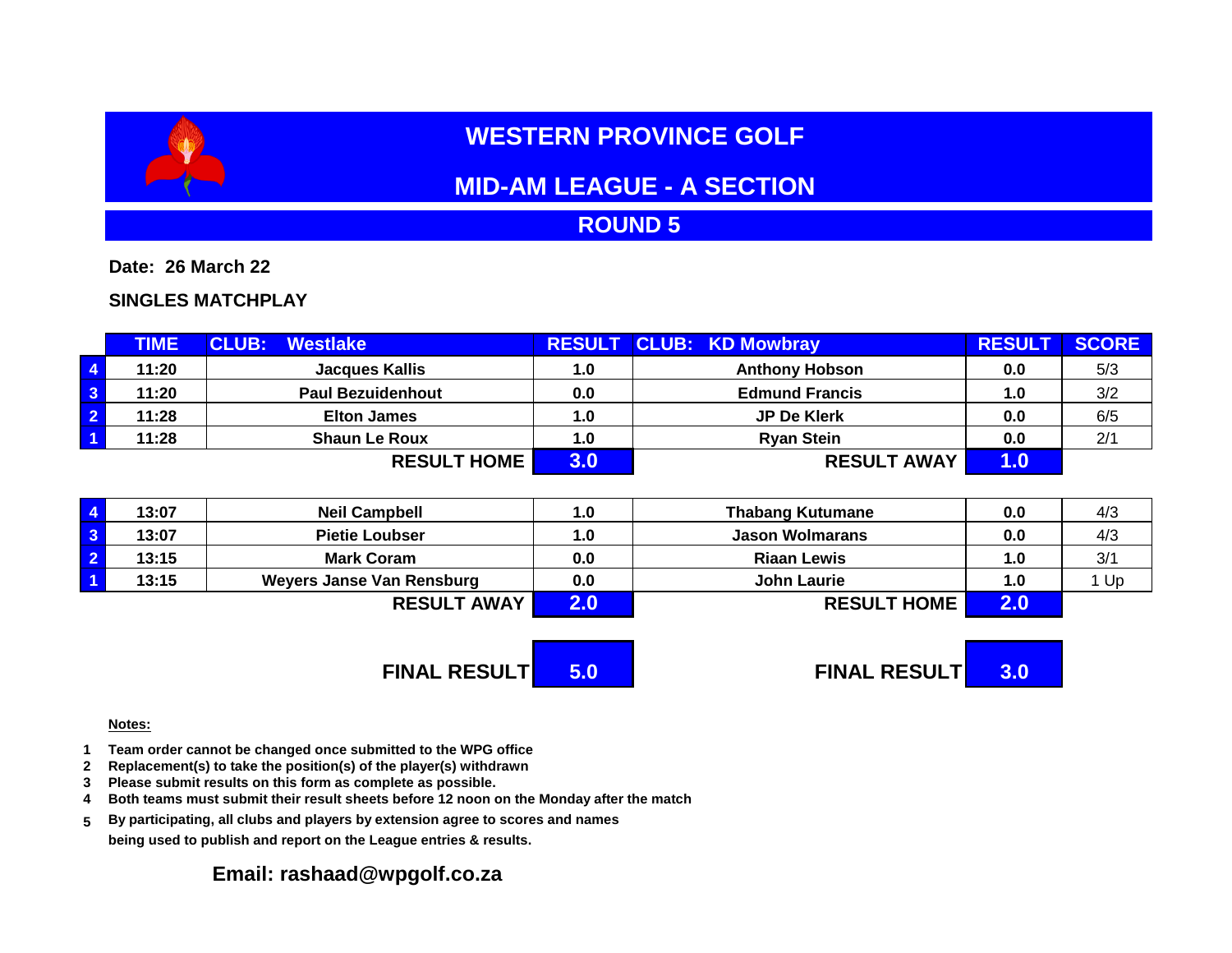# **WESTERN PROVINCE GOLF**

# **MID-AM LEAGUE - A SECTION**

## **ROUND 5**

**Date: 26 March 22**

### **SINGLES MATCHPLAY**

|                         | <b>TIME</b> | <b>CLUB:</b><br><b>Steenberg</b> |     | <b>RESULT CLUB: Clovelly</b> | <b>RESULT</b> | <b>SCORE</b> |
|-------------------------|-------------|----------------------------------|-----|------------------------------|---------------|--------------|
| $\overline{4}$          | 11:30       | <b>Nathan Franks</b>             | 1.0 | Dave Thompson                | 0.0           | 3/2          |
| $\overline{\mathbf{3}}$ | 11:30       | <b>Mike Brooks</b>               | 0.0 | <b>Matt Mills</b>            | 1.0           | 3/2          |
| $\overline{2}$          | 11:38       | <b>Kyle dos Santos</b>           | 1.0 | <b>Warren Goldswain</b>      | 0.0           | 6/5          |
| $\overline{1}$          | 11:38       | <b>Keegan Cook</b>               | 1.0 | <b>Antonio Bruni</b>         | 0.0           | 3/2          |
|                         |             | <b>RESULT HOME</b>               | 3.0 | <b>RESULT AWAY</b>           |               |              |

| 13:09 | <b>Conrad Amm</b>      | 1.0 | <b>Rowan Pybus</b>   | 0.0 | 3/2 |
|-------|------------------------|-----|----------------------|-----|-----|
| 13:09 | <b>Colin Young</b>     | 0.0 | <b>Gareth Wobbe</b>  | 1.0 | 2/1 |
| 13:18 | <b>Geoff Gendricks</b> | 0.0 | <b>Solly Daniels</b> | 1.0 | Up  |
| 13:18 | Deon Adlard            | 0.0 | <b>James Wight</b>   | 1.0 | Up  |
|       | <b>RESULT AWAY</b>     |     | <b>RESULT HOME</b>   | ა.υ |     |

**FINAL RESULT 4.0 FINAL RESULT 4.0**

#### **Notes:**

- **1 Team order cannot be changed once submitted to the WPG office**
- **2 Replacement(s) to take the position(s) of the player(s) withdrawn**
- **3 Please submit results on this form as complete as possible.**
- **4 Both teams must submit their result sheets before 12 noon on the Monday after the match**
- **5 By participating, all clubs and players by extension agree to scores and names being used to publish and report on the League entries & results.**

### **Email: emelia@wpgolf.co.za**